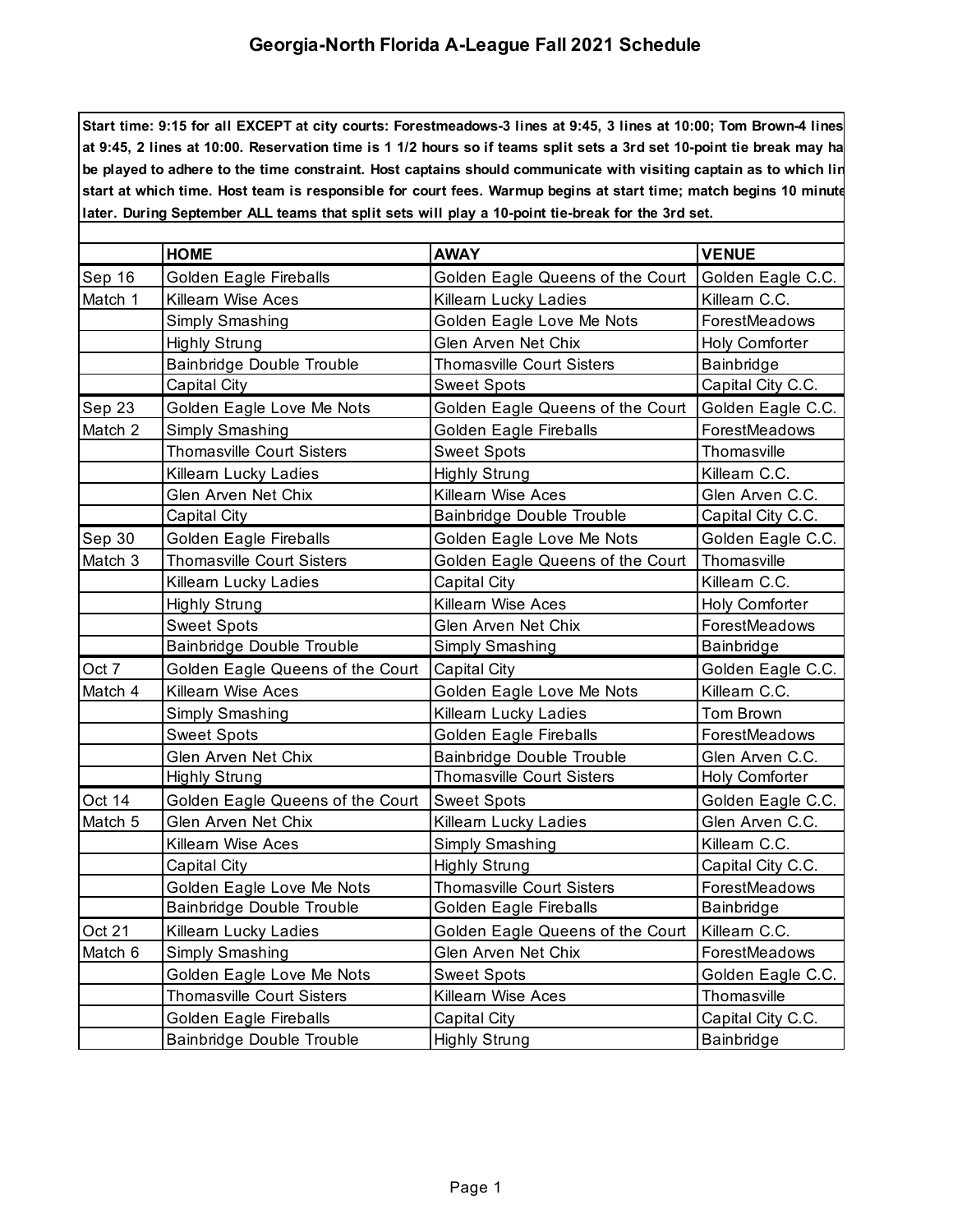## **Georgia-North Florida A-League Fall 2021 Schedule**

|          | <b>HOME</b>                      | <b>AWAY</b>                      | <b>VENUE</b>          |
|----------|----------------------------------|----------------------------------|-----------------------|
| Oct 28   | Golden Eagle Fireballs           | Glen Arven Net Chix              | Golden Eagle C.C.     |
| Match 7  | Killearn Lucky Ladies            | <b>Bainbridge Double Trouble</b> | Killearn C.C.         |
|          | Capital City                     | <b>Thomasville Court Sisters</b> | Capital City C.C.     |
|          | Golden Eagle Queens of the Court | Simply Smashing                  | Tom Brown             |
|          | <b>Sweet Spots</b>               | Killearn Wise Aces               | ForestMeadows         |
|          | <b>Highly Strung</b>             | Golden Eagle Love Me Nots        | Holy Comforter        |
| Nov 4    | Golden Eagle Love Me Nots        | <b>Bainbridge Double Trouble</b> | Golden Eagle C.C.     |
| Match 8  | <b>Thomasville Court Sisters</b> | Golden Eagle Fireballs           | Thomasville           |
|          | Killearn Wise Aces               | Golden Eagle Queens of the Court | Killearn C.C.         |
|          | <b>Sweet Spots</b>               | Killearn Lucky Ladies            | ForestMeadows         |
|          | <b>Highly Strung</b>             | Simply Smashing                  | Holy Comforter        |
|          | Glen Arven Net Chix              | <b>Capital City</b>              | Glen Arven C.C.       |
| Nov 11   | Glen Arven Net Chix              | Golden Eagle Love Me Nots        | Glen Arven C.C.       |
| Match 9  | Golden Eagle Queens of the Court | <b>Bainbridge Double Trouble</b> | Golden Eagle C.C.     |
|          | Killearn Lucky Ladies            | Golden Eagle Fireballs           | Killearn C.C.         |
|          | Capital City                     | Killearn Wise Aces               | Capital City C.C.     |
|          | <b>Sweet Spots</b>               | <b>Highly Strung</b>             | ForestMeadows         |
|          | Simply Smashing                  | <b>Thomasville Court Sisters</b> | Tom Brown             |
| Nov 18   | Golden Eagle Love Me Nots        | Killearn Lucky Ladies            | Golden Eagle C.C.     |
| Match 10 | Killearn Wise Aces               | Golden Eagle Fireballs           | Killearn C.C.         |
|          | <b>Highly Strung</b>             | Golden Eagle Queens of the Court | <b>Holy Comforter</b> |
|          | Bainbridge Double Trouble        | <b>Sweet Spots</b>               | Bainbridge            |
|          | Simply Smashing                  | Capital City                     | ForestMeadows         |
|          | <b>Thomasville Court Sisters</b> | Glen Arven Net Chix              | Thomasville           |
| Nov 25   | <b>THANKSGIVING</b>              |                                  |                       |
| Dec 2    | Golden Eagle Fireballs           | <b>Highly Strung</b>             | Golden Eagle C.C.     |
| Match 11 | Killearn Wise Aces               | Bainbridge Double Trouble        | Killearn C.C.         |
|          | Golden Eagle Queens of the Court | Glen Arven Net Chix              | ForestMeadows         |
|          | Capital City                     | Golden Eagle Love Me Nots        | Capital City C.C.     |
|          | <b>Thomasville Court Sisters</b> | Killearn Lucky Ladies            | Thomasville           |
|          | <b>Sweet Spots</b>               | Simply Smashing                  | Tom Brown             |
| Dec. 9   | <b>RAIN MAKE UP</b>              |                                  |                       |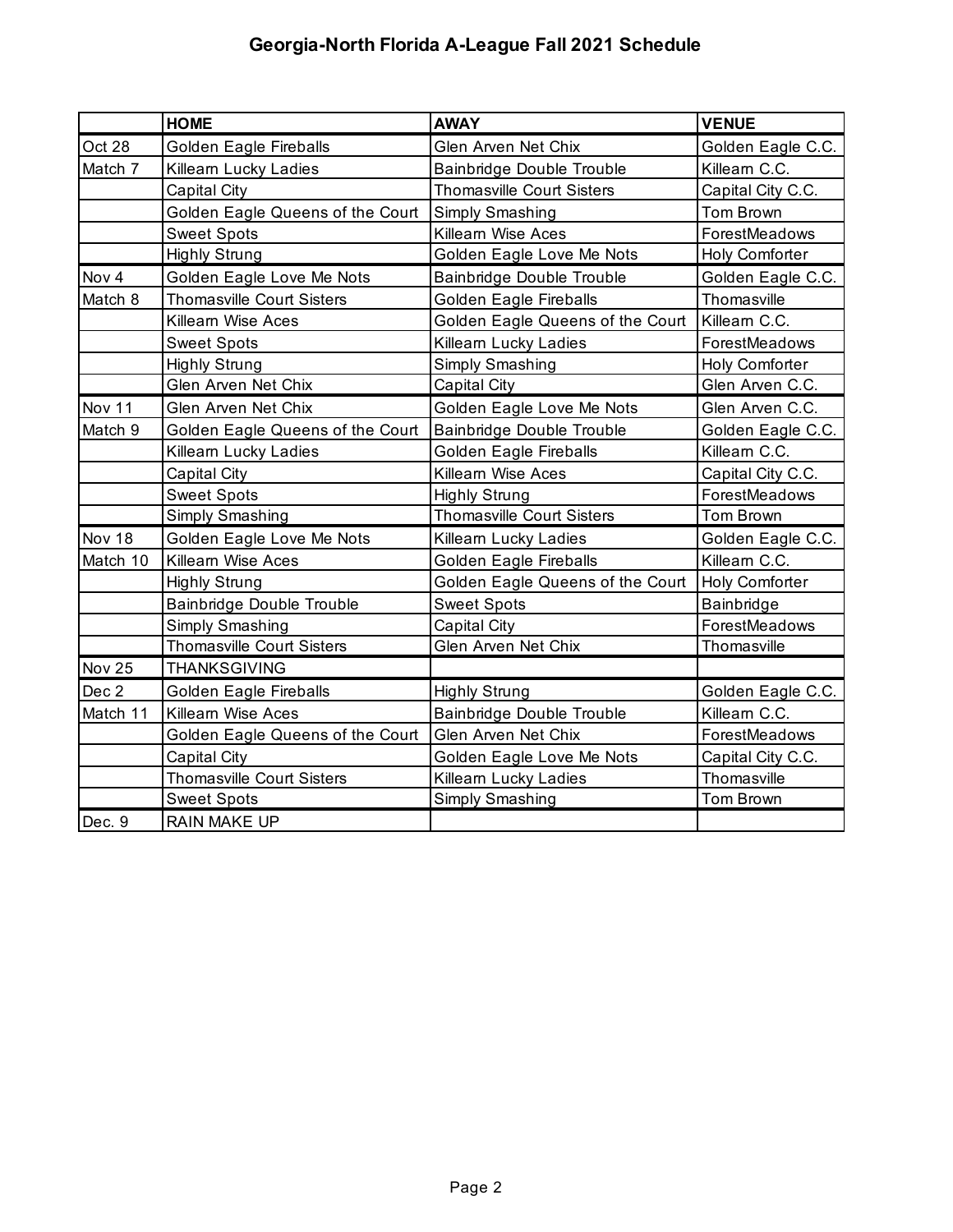## **Georgia-North Florida A-League Spring 2022 Schedule**

**Start time: 9:15 for all EXCEPT at city courts: Forestmeadows-3 lines at 9:45; 3 lines at 10:00; Tom Brown-4 lines at 9:45; 2 lines at 10:00. Reservation time is 1 1/2 hours so if teams split sets a 3rd set 10-point tie-break may have to** be played to adhere to the time constraint. Host captains should communicate with visiting captain as to which start at which time. Host team is responsible for court fees. Warmup begins at start time; match begins 10 minu **later. During September ALL teams that split sets will play a 10-point tie-break for the 3rd set.**

|                  | <b>HOME</b>                                                | <b>AWAY</b>                                          | <b>VENUE</b>      |
|------------------|------------------------------------------------------------|------------------------------------------------------|-------------------|
| Jan 27           | Golden Eagle Queens of the Court Golden Eagle Fireballs    |                                                      | Golden Eagle C.C. |
| Match 1          | Killearn Lucky Ladies                                      | Killearn Wise Aces                                   | Killearn C.C.     |
|                  | Golden Eagle Love Me Nots                                  | Simply Smashing                                      | Tom Brown         |
|                  | Glen Arven Net Chix                                        | <b>Highly Strung</b>                                 | Glen Arven C.C.   |
|                  | <b>Thomasville Court Sisters</b>                           | Bainbridge Double Trouble                            | Thomasville       |
|                  | <b>Sweet Spots</b>                                         | Capital City                                         | ForestMeadows     |
| Feb 3            | Golden Eagle Queens of the Court Golden Eagle Love Me Nots |                                                      | Golden Eagle C.C. |
| Match 2          | Golden Eagle Fireballs                                     | Simply Smashing                                      | Tom Brown         |
|                  | <b>Sweet Spots</b>                                         | <b>Thomasville Court Sisters</b>                     | ForestMeadows     |
|                  | <b>Highly Strung</b>                                       | Killearn Lucky Ladies                                | Holy Comforter    |
|                  | Killearn Wise Aces                                         | Glen Arven Net Chix                                  | Killearn C.C.     |
|                  | <b>Bainbridge Double Trouble</b>                           | Capital City                                         | Bainbridge        |
| Feb 10           | Golden Eagle Love Me Nots                                  | Golden Eagle Fireballs                               | Golden Eagle C.C. |
| Match 3          | Golden Eagle Queens of the Court Thomasville Court Sisters |                                                      | ForestMeadows     |
|                  | Capital City                                               | Killearn Lucky Ladies                                | Capital City C.C. |
|                  | Killearn Wise Aces                                         | <b>Highly Strung</b>                                 | Killearn C.C.     |
|                  | Glen Arven Net Chix                                        | <b>Sweet Spots</b>                                   | Glen Arven C.C.   |
|                  | Simply Smashing                                            | Bainbridge Double Trouble                            | Tom Brown         |
| Feb 17           | Capital City                                               | Golden Eagle Queens of the Court   Capital City C.C. |                   |
| Match 4          | Golden Eagle Love Me Nots                                  | Killearn Wise Aces                                   | ForestMeadows     |
|                  | Killearn Lucky Ladies                                      | Simply Smashing                                      | Killearn C.C.     |
|                  | <b>Golden Eagle Fireballs</b>                              | <b>Sweet Spots</b>                                   | Golden Eagle C.C. |
|                  | <b>Bainbridge Double Trouble</b>                           | Glen Arven Net Chix                                  | Bainbridge        |
|                  | <b>Thomasville Court Sisters</b>                           | <b>Highly Strung</b>                                 | Thomasville       |
| Feb 24           | <b>Highly Strung</b>                                       | Capital City                                         | Holy Comforter    |
| Match 5          | Killearn Lucky Ladies                                      | Glen Arven Net Chix                                  | Killearn C.C.     |
|                  | Simply Smashing                                            | Killearn Wise Aces                                   | <b>Tom Brown</b>  |
|                  | <b>Sweet Spots</b>                                         | Golden Eagle Queens of the Court   ForestMeadows     |                   |
|                  | <b>Thomasville Court Sisters</b>                           | Golden Eagle Love Me Nots                            | Thomasville       |
|                  | Golden Eagle Fireballs                                     | Bainbridge Double Trouble                            | Golden Eagle C.C. |
| Mar <sub>3</sub> | Golden Eagle Queens of the Court Killearn Lucky Ladies     |                                                      | Golden Eagle C.C. |
| Match 6          | Capital City                                               | <b>Golden Eagle Fireballs</b>                        | Capital City C.C. |
|                  | Killearn Wise Aces                                         | <b>Thomasville Court Sisters</b>                     | Killearn C.C.     |
|                  | Glen Arven Net Chix                                        | Simply Smashing                                      | Glen Arven C.C.   |
|                  | <b>Highly Strung</b>                                       | <b>Bainbridge Double Trouble</b>                     | Holy Comforter    |
|                  | <b>Sweet Spots</b>                                         | Golden Eagle Love Me Nots                            | ForestMeadows     |